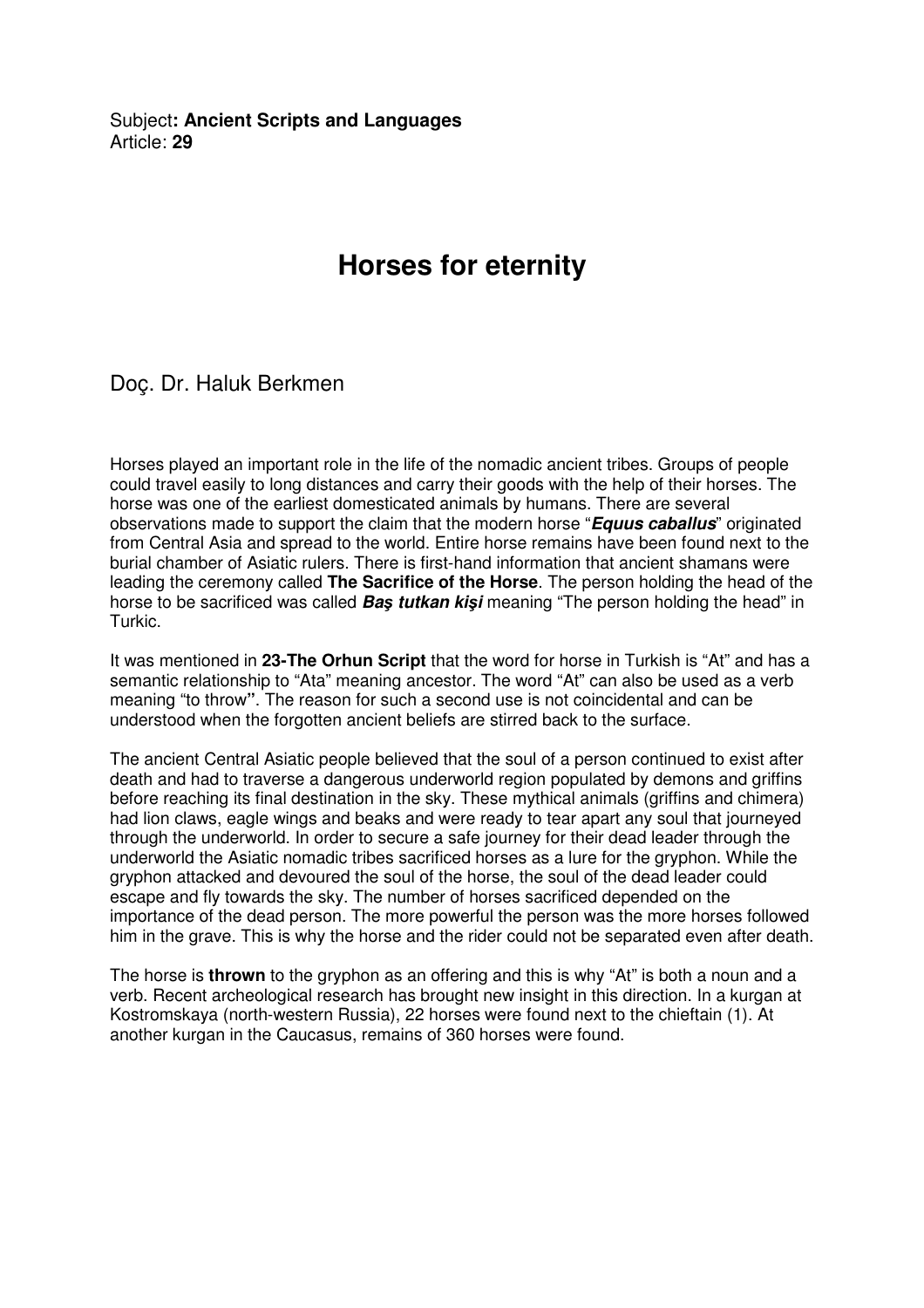

**1.** Gold pectoral found at a kurgan (in Ukraine) illustrates in extraordinary detail the Asiatic lifestyle and afterlife beliefs of the nomads. The top row of the pectoral depicts scenes from the daily life, while the bottom row illustrates the underworld where wild animals reside. Several griffins are seen attacking the "soul" of sacrificed horses. **2.** On a superb carved wooden standard, a griffin slays a stag. Stags as well as horses were accepted to be distinguished enough to follow the dead leader in his journey through the underworld. **3.** Remains of horses, found in a kurgan, are being examined by an archeologist.

One has difficulty in understanding why so many horses were sacrificed after a dead person. But the following words of **Luc Kwanten** help us understand this ancient tradition (2):

## **The strength of the nomad lay not in numbers but in his unsurpassed skills as a horseman and a warrior. Horses, the steppe's staple product, were available to the nomad in nearly unlimited numbers, whereas for the sedentary states they were frequently in short supply. The nomad thus possessed the advantage of mobility.**

It was due to this mobility that nomadic tribes of Asia could cross large distances and form new settlements. This is why we find the symbolism of the "flying horse" in many cultures. In the Greek Mythology Pegasus is the winged white horse that flew to Mt. Olympus, where he took place in the stable of Zeus / Jupiter. One of his wing feathers fell to earth close to Tarsus giving the city its name. It is said that Pegasus bears for Jupiter the lightning and thunder.

This myth contains several clues related to our present subject. The winged horse **flies high up** toward the mythical Mt. Olympus were the main deity (Zeus / Jupiter) resides. The meaning of Pegasus is not known but when we spilt it into its constituent syllables we find **Pek-As-us** "we are the strong As", where "pek" means "strong / solid". The city of Tarsus, located on the Mediterranean coast of Anatolia could also be unfolded as **Tur-As-us** meaning "we are Tur and As". Not far from Tarsus are the Taurus Mountains. Both Tarsus and Taurus contain the root-word "Tur" discussed already in Chapter 14. Below we see some examples of flying horses found in different parts of the world.